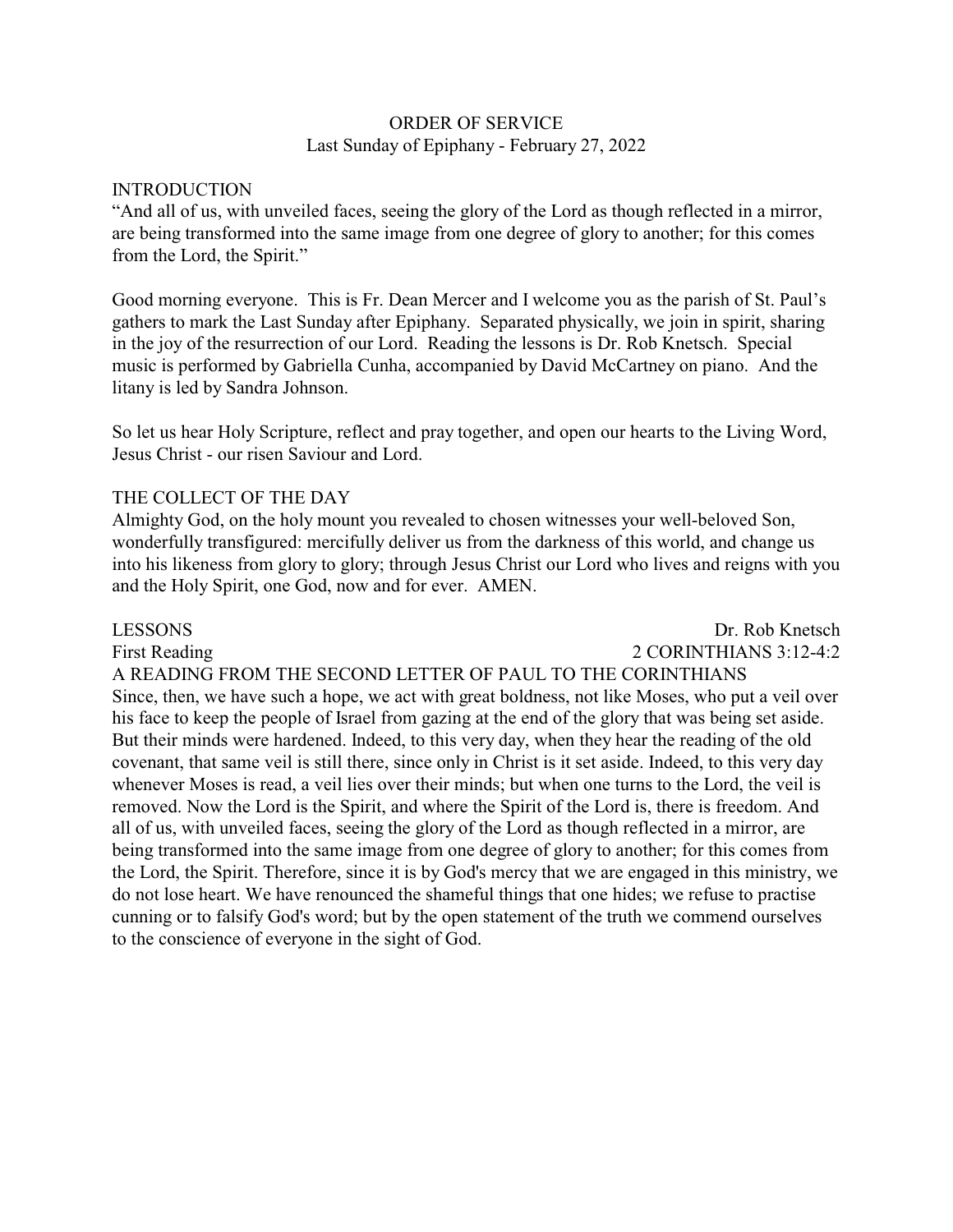#### THE PSALM 99

Reader: From Psalm 99

The Lord is king; let the people tremble; he is enthroned upon the Cherubim; let the earth shake. The Lord is great in Zion; he is high above all peoples.

Let them confess his name, which is great and awesome; he is the Holy One.

"O mighty King, lover of justice, you have established equity; you have executed justice and righteousness in Jacob."

Proclaim the greatness of the Lord our God and fall down before his footstool; he is the Holy One.

Moses and Aaron among his priests, and Samuel among those who call upon his name, they called upon the Lord, and he answered them.

He spoke to them out of the pillar of cloud; they kept his testimonies and the decree that he gave them.

"O Lord our God, you answered them indeed; you were a God who forgave them, yet punished them for their evil deeds."Proclaim the greatness of the Lord our God and worship him upon his holy hill; for the Lord our God is the Holy One.

#### GOSPEL READING LUKE 9:28-36

# THE HOLY GOSPEL OF OUR LORD JESUS CHRIST ACCORDING TO LUKE

Now about eight days after these sayings Jesus took with him Peter and John and James, and went up on the mountain to pray. And while he was praying, the appearance of his face changed, and his clothes became dazzling white. Suddenly they saw two men, Moses and Elijah, talking to him. They appeared in glory and were speaking of his departure, which he was about to accomplish at Jerusalem. Now Peter and his companions were weighed down with sleep; but since they had stayed awake, they saw his glory and the two men who stood with him. Just as they were leaving him, Peter said to Jesus, "Master, it is good for us to be here; let us make three dwellings, one for you, one for Moses, and one for Elijah " - not knowing what he said. While he was saying this, a cloud came and overshadowed them; and they were terrified as they entered the cloud. Then from the cloud came a voice that said, "This is my Son, my Chosen; listen to him!" When the voice had spoken, Jesus was found alone. And they kept silent and in those days told no one any of the things they had seen.

HOMILY Fr. Dean Mercer

ANTHEM Gabriella Cunha, alto; David McCartney, piano

**PRAYERS OF THE PEOPLE** Sandra Johnson

THE LORD'S PRAYER & BLESSING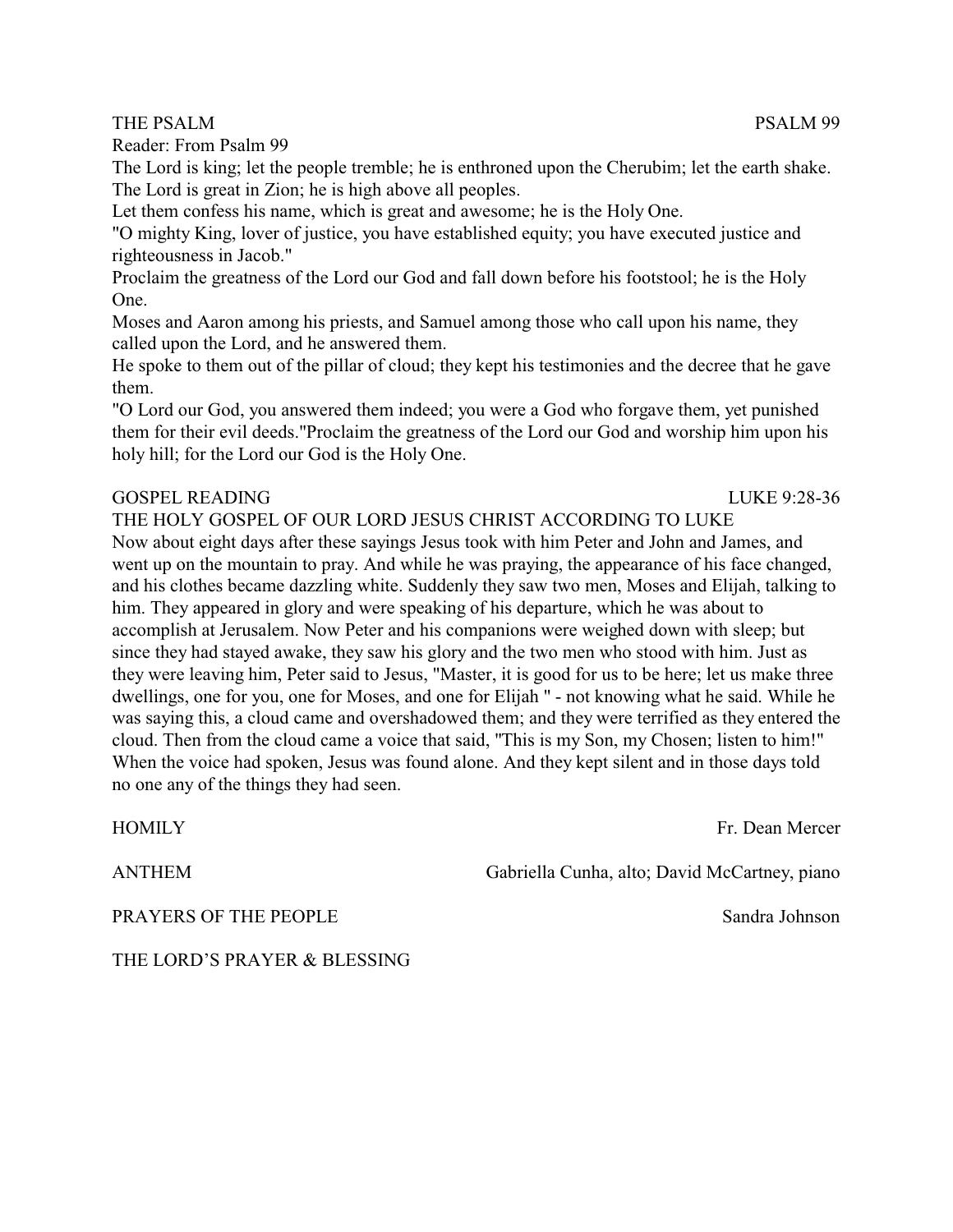\*\*\*\*\*

#### *Safety Guidelines Update - Public Services Resume - February 23, 2022*

On Wednesday, February 23, the Bishops of Toronto announced that masks may be removed by speakers and readers, and that ashes may be imposed on Ash Wednesday. The in-person Sunday services resumed on Sunday, February 6. The church will now be open for Morning Prayer, Tuesday to Friday, and for Bible Study on Friday evenings. All other online programs continue as they were.

Information about all the services is available on the online church calendar or here: <https://stpl.ca/services.html>.

#### *Ash Wednesday and beginning of Lent - Wednesday, March 2 - with Several Additions*

Ash Wednesday is on March 2. The Lenten schedule returns to the usual routine of Lenten Wednesday eucharists at 7.30 a.m. and 10.30 a.m. and 7.30 p.m.. At the succeeding Wednesday evening eucharists, there will be a series of reflections on the

topic, "How Are We to Have Life in Christ?":

March 9 - The Dignity of the Human Person - Fr. Dean Mercer

March 16 - Human Community - Fr. Kim Beard

March 23 - The Church - Fr. Milton Solomon

March 30 - The Ten Commandments - Fr. Arthur Boers

April 6 - The Great Commandment - Fr. Arthur Boers

NOTE: The Wednesday evening service will be live-streamed. Link information will be available on the website calendar and here: <https://stpl.ca/services.html>.

#### *Holy Week 2022*

April 10 - Palm Sunday April 13 - Stations of the Cross, 7.30 pm April 14 - Maundy Thursday, 7.30 pm April 15 - Good Friday, 10.30 am (English) & 3 pm (Tamil) April 16 - Easter Vigil, 8 pm April 17 - Easter Sunday

*Wednesday Bible Study - after the 10.30 a.m. Eucharist - Resumes on March 2* With study leader Don St. Kitts.

## *War in Ukraine*

by Fr. Dean+

This was a sad and alarming week with the military invasion of Ukraine. Alarming most of all is a major military conflict in Europe rising from the Russian president's aim to re-establish the former borders of the USSR.

Here are three words.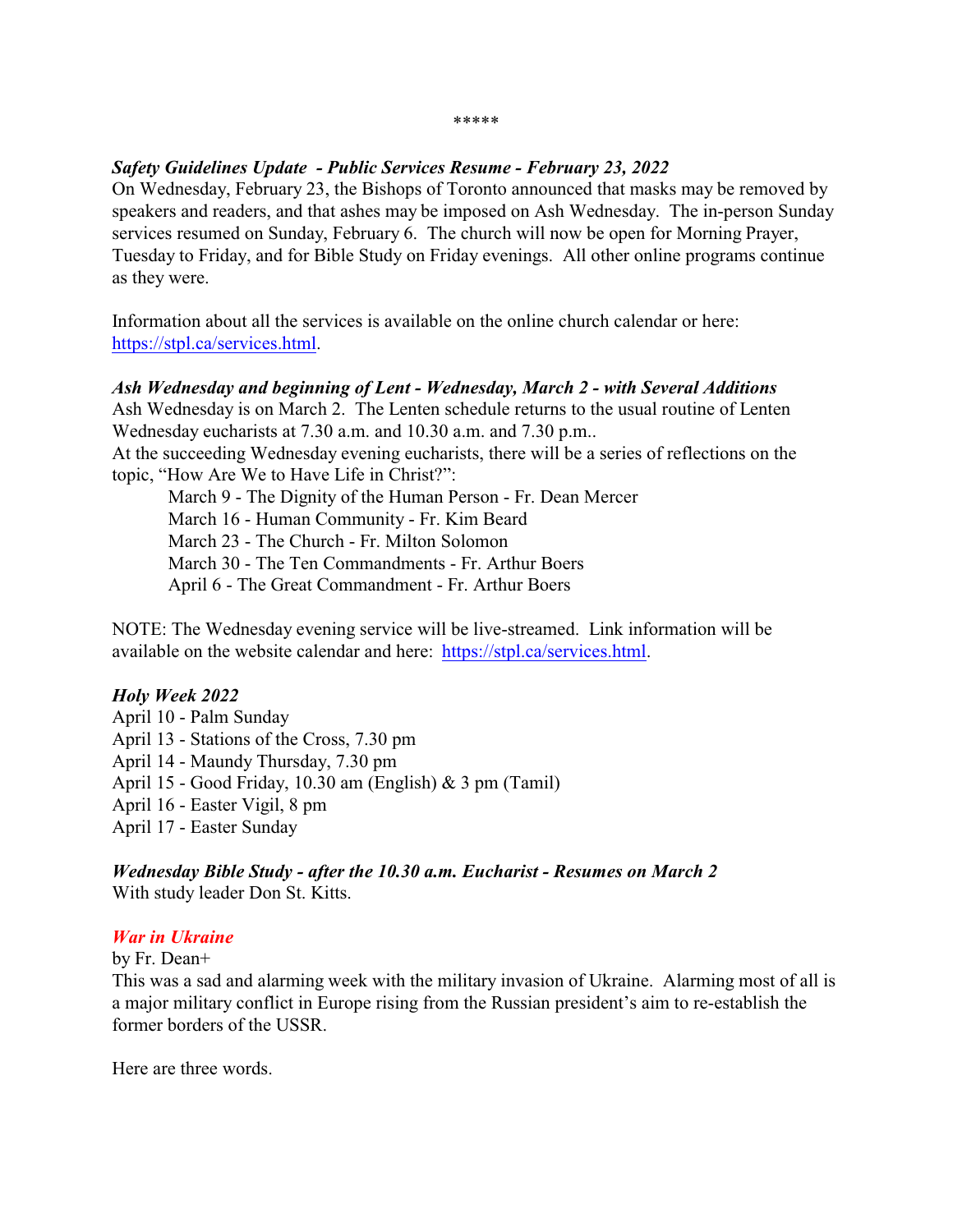First, we pray for the people of Ukraine, now under attack, facing overwhelming and deadly odds.

Secondly, we pray for the courage of Ukranian, European and North American leaders to see clearly and to stand firmly.

But thirdly, as I learned a long time ago, Westerners think in terms of years (if even that long) while Eastern Europeans think in terms of centuries. Westerners think in terms of individuals rights; Eastern Europeans, of the good of a nation and people. This is very much part of Mr. Putin's claims about the conflict and, specifically, about the Russian and Ukranian Orthodox Churches. As Ray Pennings puts it: "Their history and, more importantly, their sense of history and identity, operates longer and deeper than ours, making it easy for us to misunderstand." Consequently, it will be one thing to stare down the Russian president. It will be another thing to establish a just and enduring peace.

If you wish to read more, and from a Canadian perspective, I recommend Ray Pennings, a Christian and Canadian commentator, and the Executive Vice-President of Cardus, a Christian and non-partisan Canadian think tank (www.cardus.ca).

His initial response to the attack can be found here: [https://learn.cardus.ca/shared/webmail/682833/466759888/09e97562819984d26ec7817bb642ebb](https://learn.cardus.ca/shared/webmail/682833/466759888/09e97562819984d26ec7817bb642ebb9525cc7fcb312f42fa6ffc973edf08f09) [9525cc7fcb312f42fa6ffc973edf08f09](https://learn.cardus.ca/shared/webmail/682833/466759888/09e97562819984d26ec7817bb642ebb9525cc7fcb312f42fa6ffc973edf08f09)

## *Sarah Mair - new Youth Coordinator for York Scarborough Area*

Congratulations to Sarah Mair who has been appointed Youth Co-Coordinator for the York-Scarborough Area. It is a position she will hold alongside serving as Youth Director for St. Paul's. Congratulations, Sarah. They recruited one of the best.

*Community Youth Basketball Program Resumes* - *the long wait is over* - the week of *March 1*. Last week the Toronto District School Board re-opened their gyms for community groups and with the approval of the Bishops we are able to resume the youth basketball program, now the week of *March 1*. Safety guidelines will be in place. Details to follow. For more information, contact Sarah Mair - [splcyouthministry@gmail.com](mailto:splcyouthministry@gmail.com).

*The Spiritual Companions Program* - is a companionship program to encourage spiritual growth. Open to those who are 22 years or older, companions are placed in groups of two, committing themselves to meet weekly for reflection and prayer. Those couples may include married and dating couples. The materials for reflection are agreed on by the pair and may be a reading or Collect from Morning Prayer, from Our Daily Bread, or from another devotional source. Guided by respect, honesty and confidentiality, pairs will agree to a convenient date and time and may meet in person, over the phone, or on Zoom. For a copy of the manual and application, call the office (416-499-1545) or check online:

<https://stpl.ca/spiritual-companions-program.html>

Questions - contact Carol Shih (Wycliffe student) - [carol.shih@mail.utoronto.ca](mailto:carol.shih@mail.utoronto.ca)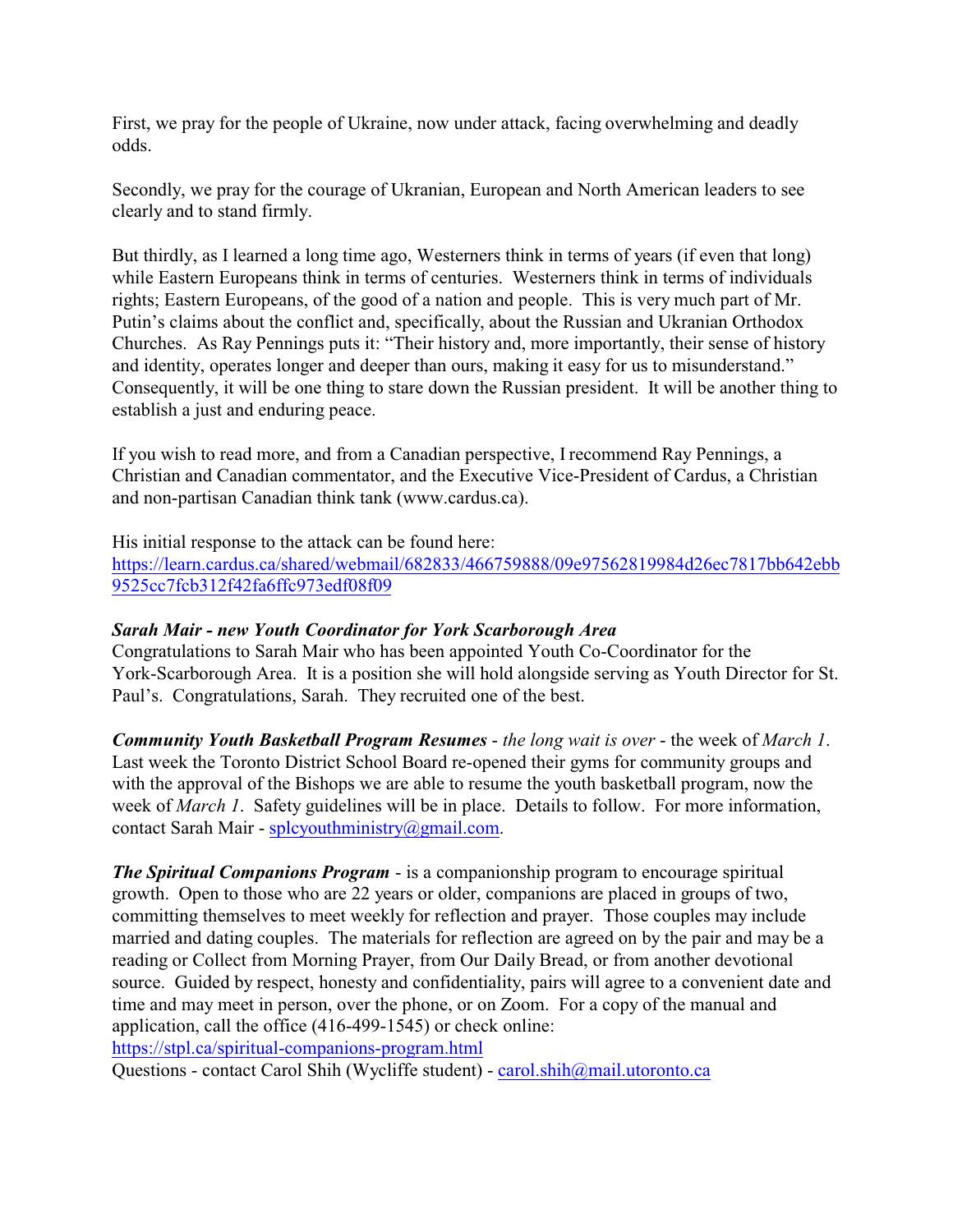#### *St. Paul's Youth Music Program Resumes with the Strings*

Our parish and community youth music program re-started on Saturday, February 5, with string practice at 4.30. A great group. Our largest string group ever. Registration at practice.

#### *Steel Pans Return on March 1*

The St. Paul's Steel Pan band resumes on Saturday, March 5, at 12.30 noon. Hope is in the air.

#### *Morning Prayer on Zoom - Password Added*

Morning Prayer is said Monday to Saturday at 7.30 a.m. on Zoom. Join us. Computer Link: <https://us02web.zoom.us/j/397231088?wd=ekhBRm9XcDRmWXo5Z0Via2dyY2tpUT09> Telephone Access - (647) 374 4685, or (647) 558 0588 Meeting ID: 397 231 088; Password: 549300

## *Schedule*

The full schedule of in-person and online services and programs can be found on the online church calendar - [www.stpl.ca/calendar.html](https://stpl.ca/calendar.html) - or here: [www.stpl.ca/services.html](https://stpl.ca/services.html). This is the quickest and easiest way to get service and program information.

## *Indigenous Centre in Scarborough: General Meeting with Archbishop Mark MacDonald* Saturday, March 12, 2.00 p.m., at St. Paul, L'Amoreaux.

Would an Indigenous centre for prayer, for residential and personal services to elders, and of programs for youth be a welcome addition for the indigenous community in Scarborough? A discussion about that possibility will be led at 2.00 p.m. on Saturday, March 12, at St. Paul, L'Amoreaux, by Archbishop Mark MacDonald, Bishop for all indigenous Anglicans in Canada.

The idea of a spiritual centre and bridge to senior and youth services rose from a recent discussion between Archbishop MacDonald and officers from SPLC, St. Paul's L'Amoreaux Residential Centre for Seniors, and St. Paul's L'Amoreaux Church. The senior residence and services serve a part of Toronto where seniors are notably "underserved". A recent demographic study, presented to SPLC, also identified a significant community of indigenous seniors within the region.

The general meeting will feature a presentation by Archbishop MacDonald, followed by an opportunity for discussion and reflection. Educated at Wycliffe College, University of Toronto, Archbishop MacDonald has served in Ontario, Minnesota, Wisconsin, Oregon, and the southeast regional mission of the Diocese of Navajoland. Since 2007 he has served as the National Indigenous Anglican Bishop in Canada. He is a published author on a range of subjects such as youth ministry, care of creation, and native spirituality.

Also attending will be Fr. Andrew Wesley, an experienced leader among indigenous people in Ontario and Toronto, with special concern for the needs of elders and youth.

Due to Covid, seating is by reservation in order to provide enough room and to contact guests in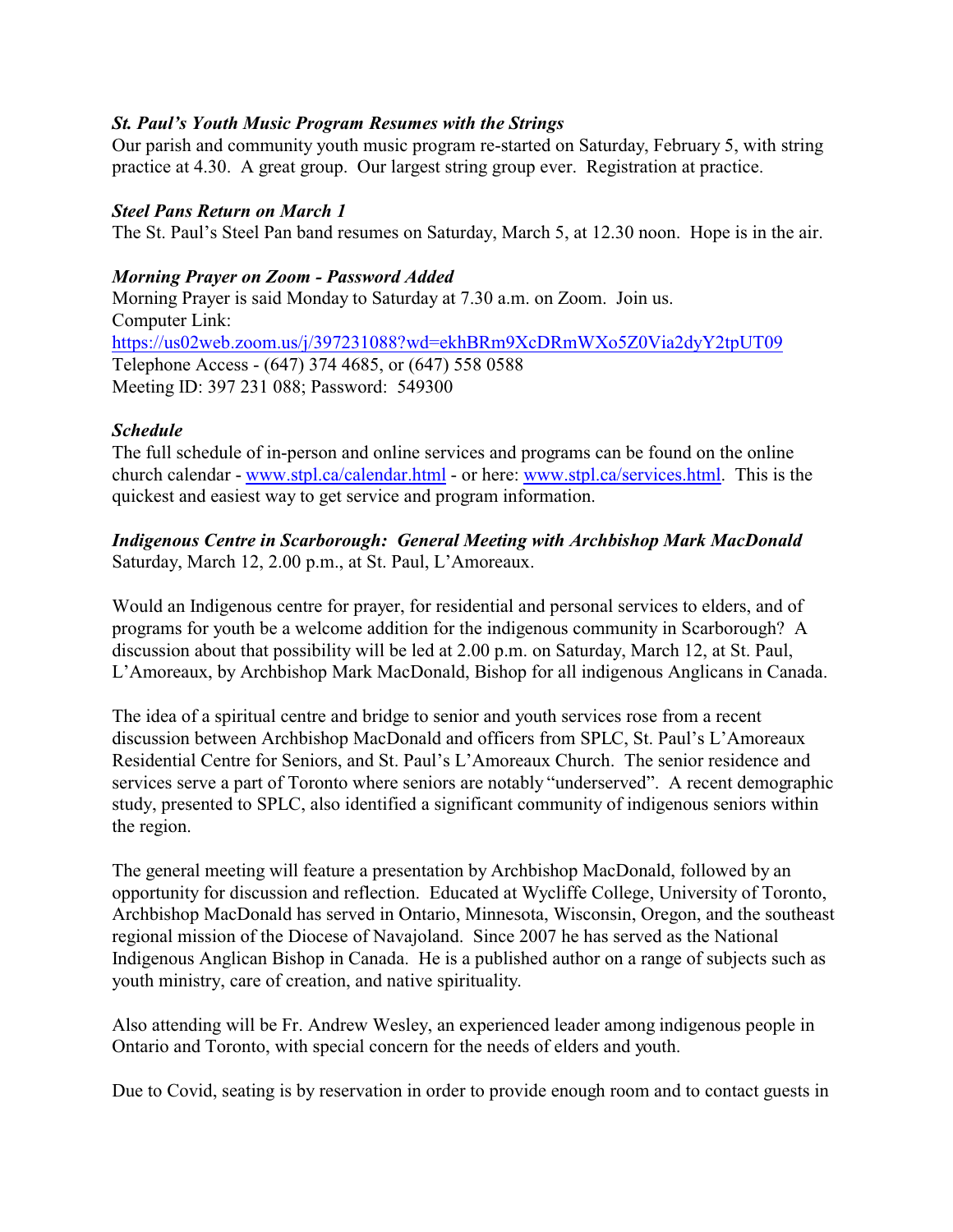the event of changes or cancellation. Seat reservations can be made by phone (416-499-1545) or online:

[www.eventbrite.ca/e/general-meeting-with-archbishop-mark-macdonald-tickets-256761248807](http://www.eventbrite.ca/e/general-meeting-with-archbishop-mark-macdonald-tickets-256761248807)

Anyone interested is welcome to attend. For more information, contact: Fr. Andrew Wesley (647-501-5753; [bertwesley3@gmail.com](mailto:bertwesley3@gmail.com)), or, Fr. Dean Mercer (St. Paul's; 416-499-1545; [deanmercer@hotmail.com](mailto:deanmercer@hotmail.com))

## *Sunday Services by Phone on Zoom*

The weekly Sunday recording can be heard by phone on Zoom. *By Phone:* 647 374 4685; 647 558 0588; Meeting ID: 854 0290 8277; Passcode: 970844 *Computer link:* <https://us02web.zoom.us/j/85402908277?pwd=Q1RIdkxCZXJNTFJJek5tYWpOTzlFUT09>

**Ontario COVID-19 Vaccine Booking** - You can currently book an appointment at a mass vaccination clinic through the provincial online vaccine booking system (https://covid-19.ontario.ca/book-vaccine/) If you prefer to schedule an appointment by phone, call the Provincial Vaccine Booking Line at 1-833-943-3900 (TTY 1-866-797-0007). This line is available 8 a.m. to 8 p.m., 7 days a week. Information is available in more than 300 languages. *If St. Paul's can be of any help to you in this process, please let our office know.*

*IMARA Generation Project Taibu Community Health Centre* is conducting a consultation for parents and other concerned adults regarding Black youth and their mental health. For more information or to participate, please contact coladehinde $@$ taibuchc.ca

## *New Honorary Priest at St. Paul's*

Effective December, 2021, The Rev'd Canon Kim Beard has been appointed by Bishop Robertson as honorary priest at St. Paul's, L'Amoreaux. Canon Beard is the recently retired priest of St. Paul on the Hill, Pickering.

## *Mission Trip to Tanzania Rescheduled: July 2023.*

Fr. Kim Beard will be leading a work mission trip to Tanzania, now re-scheduled for 2023. Look for an information session this spring or early Fall.

#### *Sunday School Every Sunday at 10.00 on Zoom*

Check the church calendar for links and information: [www.stpl.ca/calendar.html](http://www.stpl.ca/calendar.html)

## *S.P.Y. - St. Paul's Youth* - Friday nights at 7 pm.

Contact Sarah for more information:  $splcyouthministry@gmail.com$ .